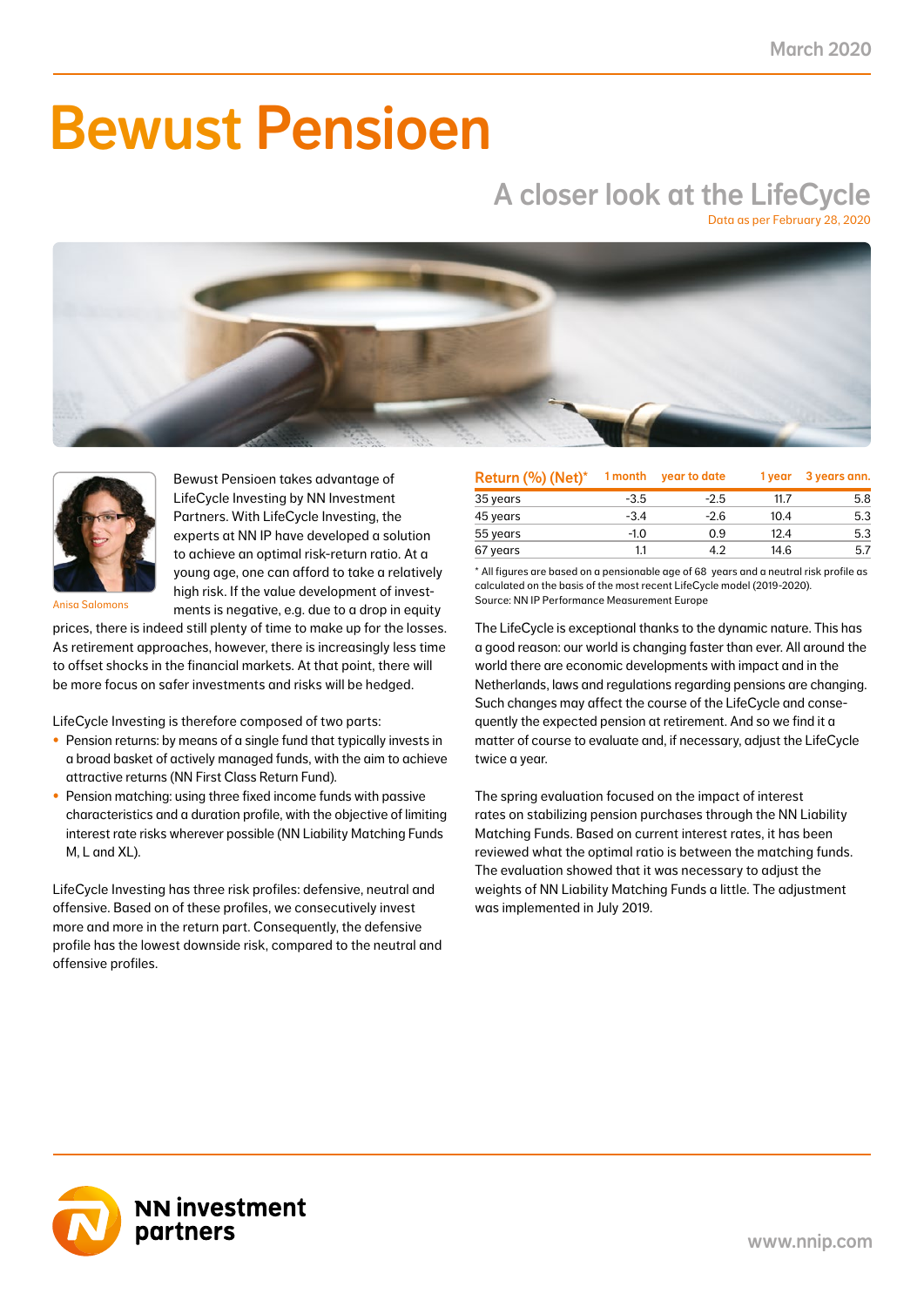### Bewust Pensioen (Defensive risk profile) Data as per February 28, 2020

| 35 years old                      | I month |                            | 1 month Year to date | Year to date        | 1 year | I year | 3 years | 3 years | 3 years | 3 years                                                                             |         |
|-----------------------------------|---------|----------------------------|----------------------|---------------------|--------|--------|---------|---------|---------|-------------------------------------------------------------------------------------|---------|
| Net Return %                      |         | <b>Return Contribution</b> | <b>Return</b>        | <b>Contribution</b> |        |        |         |         |         | Return Contribution Return (ann) Contribution (ann) Return (cum) Contribution (cum) | Weight* |
| <b>Pension Returns</b>            |         |                            |                      |                     |        |        |         |         |         |                                                                                     |         |
| NN First Class Return Fund II - N | $-4.4$  | $-3.5$                     | $-3.9$               | $-3.2$              | 9.8    | 8.0    | 5.4     | 4.4     | 17.1    | 14.0                                                                                | 80.0    |
| <b>Pension Matching</b>           |         |                            |                      |                     |        |        |         |         |         |                                                                                     |         |
| NN Liability Matching Fund M      | 0.4     | 0.0                        | 1.1                  | 0.1                 | 2.4    | 0.3    | 1.0     | 0.1     | 3.0     | 0.3                                                                                 | 11.0    |
| NN Liability Matching Fund L      | 4.0     | 0.0                        | 10.2                 | 0.0                 | 27.3   | 0.0    | 9.6     | 0.0     | 31.7    | 0.0                                                                                 | 0.0     |
| NN Liability Matching Fund XL     | 9.0     | 0.9                        | 22.0                 | 2.0                 | 63.3   | 5.2    | 18.7    | 1.8     | 67.3    | 5.7                                                                                 | 9.0     |
| <b>TOTAL</b>                      |         | $-2.6$                     |                      | $-1.1$              |        | 13.5   |         | 6.3     |         | 20.0                                                                                | 100%    |

| 45 years old<br>Net Return %      | l month | 1 month<br><b>Return Contribution</b> | Year to date<br>Return | Year to date<br><b>Contribution</b> | 1 year | 1 year | 3 years | 3 years | 3 years | 3 years<br>Return Contribution Return (ann) Contribution (ann) Return (cum) Contribution (cum) | Weight* |
|-----------------------------------|---------|---------------------------------------|------------------------|-------------------------------------|--------|--------|---------|---------|---------|------------------------------------------------------------------------------------------------|---------|
| <b>Pension Returns</b>            |         |                                       |                        |                                     |        |        |         |         |         |                                                                                                |         |
| NN First Class Return Fund II - N | $-4.4$  | $-3.3$                                | $-3.9$                 | $-3.0$                              | 9.8    | 7.5    | 5.4     | 4.1     | 17.1    | 12.9                                                                                           | 75.0    |
| <b>Pension Matching</b>           |         |                                       |                        |                                     |        |        |         |         |         |                                                                                                |         |
| NN Liability Matching Fund M      | 0.4     | 0.1                                   | 1.1                    | 0.2                                 | 2.4    | 0.4    | 1.0     | 0.2     | 3.0     | 0.6                                                                                            | 19.0    |
| NN Liability Matching Fund L      | 4.0     | 0.0                                   | 10.2                   | 0.0                                 | 27.3   | 0.0    | 9.6     | 0.0     | 31.7    | 0.0                                                                                            | 0.0     |
| NN Liability Matching Fund XL     | 9.0     | 0.6                                   | 22.0                   | 1.5                                 | 63.3   | 3.7    | 18.7    | 1.3     | 67.3    | 4.1                                                                                            | 7.0     |
| <b>TOTAL</b>                      |         | $-2.6$                                |                        | $-1.4$                              |        | 11.6   |         | 5.5     |         | 17.5                                                                                           | 100%    |

| 55 years old<br>Net Return %      | l month | 1 month<br><b>Return Contribution</b> | Year to date<br><b>Return</b> | Year to date<br>Contribution | 1 year | 1 vear | 3 years | 3 years | 3 years | 3 years<br>Return Contribution Return (ann) Contribution (ann) Return (cum) Contribution (cum) | Weight* |
|-----------------------------------|---------|---------------------------------------|-------------------------------|------------------------------|--------|--------|---------|---------|---------|------------------------------------------------------------------------------------------------|---------|
| <b>Pension Returns</b>            |         |                                       |                               |                              |        |        |         |         |         |                                                                                                |         |
| NN First Class Return Fund II - N | $-4.4$  | $-1.8$                                | $-3.9$                        | $-1.6$                       | 9.8    | 4.1    | 5.4     | 2.2     | 17.1    | 7.0                                                                                            | 41.0    |
| <b>Pension Matching</b>           |         |                                       |                               |                              |        |        |         |         |         |                                                                                                |         |
| NN Liability Matching Fund M      | 0.4     | 0.1                                   | 1.1                           | 0.4                          | 2.4    | 1.0    | 1.0     | 0.4     | 3.0     | 1.2                                                                                            | 38.0    |
| NN Liability Matching Fund L      | 4.0     | 0.4                                   | 10.2                          | 1.0                          | 27.3   | 2.6    | 9.6     | 0.9     | 31.7    | 2.9                                                                                            | 10.0    |
| NN Liability Matching Fund XL     | 9.0     | 1.1                                   | 22.0                          | 2.4                          | 63.3   | 6.0    | 18.7    | 2.1     | 67.3    | 6.5                                                                                            | 11.0    |
| <b>TOTAL</b>                      |         | $-0.2$                                |                               | 2.1                          |        | 13.7   |         | 5.5     |         | 17.6                                                                                           | 100%    |

| 67 years old<br>Net Return %      | I month<br>Return | 1 month<br><b>Contribution</b> | Year to date<br><b>Return</b> | Year to date<br><b>Contribution</b> | 1 year | 1 year | 3 years | 3 years | 3 years | 3 years<br>Return Contribution Return (ann) Contribution (ann) Return (cum) Contribution (cum) | Weight* |
|-----------------------------------|-------------------|--------------------------------|-------------------------------|-------------------------------------|--------|--------|---------|---------|---------|------------------------------------------------------------------------------------------------|---------|
| <b>Pension Returns</b>            |                   |                                |                               |                                     |        |        |         |         |         |                                                                                                |         |
| NN First Class Return Fund II - N | $-4.4$            | $-0.9$                         | $-3.9$                        | $-0.8$                              | 9.8    | 2.0    | 5.4     | . L. I  | 17.1    | 3.4                                                                                            | 20.0    |
| <b>Pension Matching</b>           |                   |                                |                               |                                     |        |        |         |         |         |                                                                                                |         |
| NN Liability Matching Fund M      | 0.4               | 0.1                            | 1.1                           | 0.4                                 | 2.4    | 0.9    | 1.0     | 0.4     | 3.0     | 1.2                                                                                            | 33.0    |
| NN Liability Matching Fund L      | 4.0               | 1.9                            | 10.2                          | 4.7                                 | 27.3   | 11.7   | 9.6     | 4.2     | 31.7    | 13.4                                                                                           | 47.0    |
| NN Liability Matching Fund XL     | 9.0               | 0.0                            | 22.0                          | 0.0                                 | 63.3   | 0.0    | 18.7    | 0.0     | 67.3    | 0.0                                                                                            | 0.0     |
| <b>TOTAL</b>                      |                   | 1.1                            |                               | 4.2                                 |        | 14.6   |         | 5.7     |         | 18.0                                                                                           | 100%    |

\* Over the years. the fund's weightings in the LifeCycle may change. The figures shown in the column 'weighting' are based on the most recent weighting of the LifeCycle. This means that the returns shown in the columns cannot exactly be derived from this report.

The contribution is the contribution to the total net return based on the current weights in the LifeCycle model (2019-2020) Source: NN IP Performance Measurement Europe

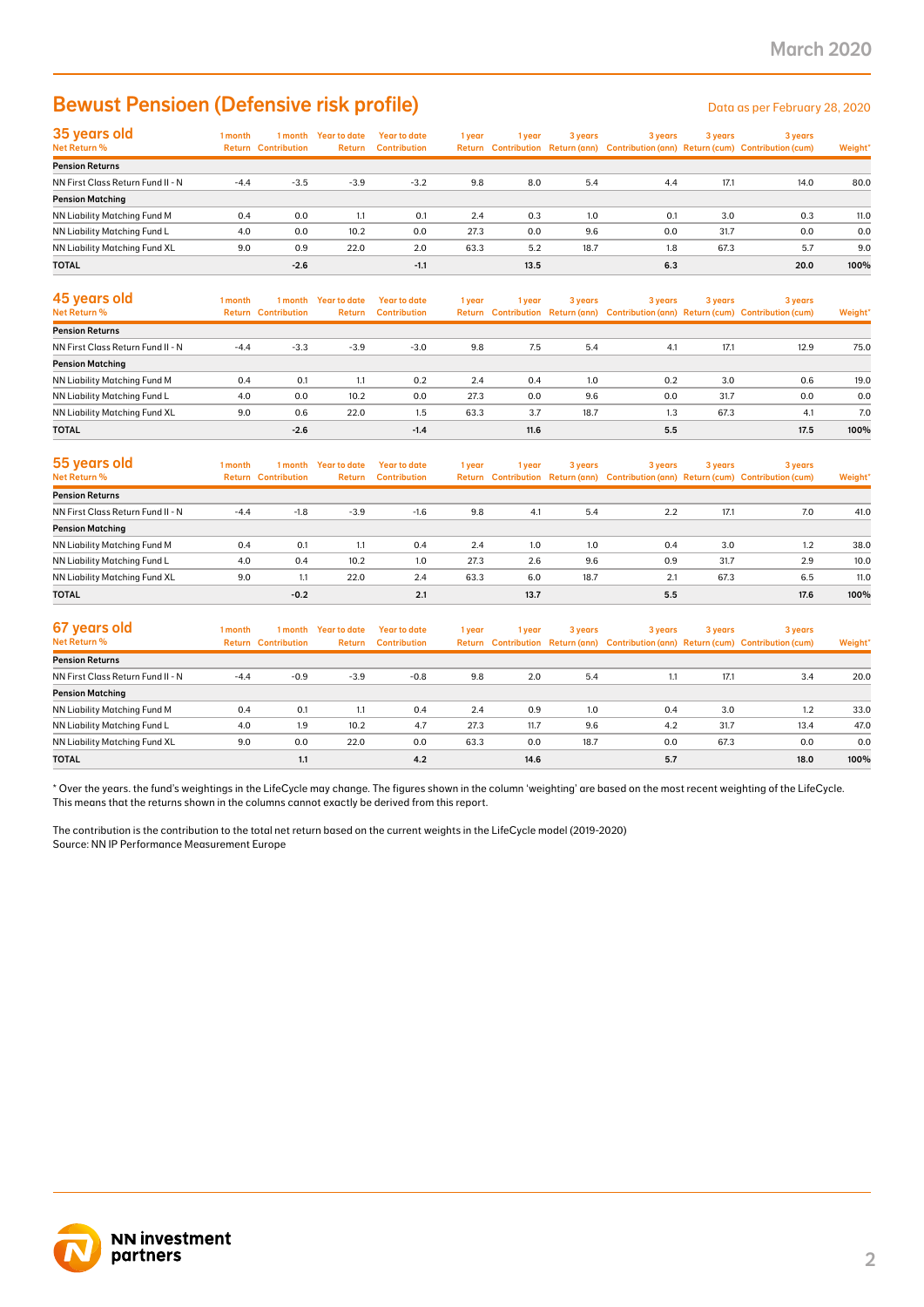### Bewust Pensioen (Neutral risk profile) Data as per February 28, 2020

| 35 years old                      | l month | 1 month                    | Year to date | <b>Year to date</b> | 1 year | 1 vear | 3 years | 3 years | 3 years | 3 years                                                                             |         |
|-----------------------------------|---------|----------------------------|--------------|---------------------|--------|--------|---------|---------|---------|-------------------------------------------------------------------------------------|---------|
| Net Return %                      |         | <b>Return Contribution</b> | Return       | <b>Contribution</b> |        |        |         |         |         | Return Contribution Return (ann) Contribution (ann) Return (cum) Contribution (cum) | Weight* |
| <b>Pension Returns</b>            |         |                            |              |                     |        |        |         |         |         |                                                                                     |         |
| NN First Class Return Fund II - N | $-4.4$  | $-3.9$                     | $-3.9$       | $-3.6$              | 9.8    | 8.9    | 5.4     | 4.9     | 17.1    | 15.6                                                                                | 90.0    |
| <b>Pension Matching</b>           |         |                            |              |                     |        |        |         |         |         |                                                                                     |         |
| NN Liability Matching Fund M      | 0.4     | 0.0                        | 1.1          | 0.1                 | 2.4    | 0.1    | 1.0     | 0.1     | 3.0     | 0.2                                                                                 | 5.0     |
| NN Liability Matching Fund L      | 4.0     | 0.0                        | 10.2         | 0.0                 | 27.3   | 0.0    | 9.6     | 0.0     | 31.7    | 0.0                                                                                 | 0.0     |
| NN Liability Matching Fund XL     | 9.0     | 0.4                        | 22.0         | 1.0                 | 63.3   | 2.6    | 18.7    | 0.9     | 67.3    | 2.8                                                                                 | 5.0     |
| <b>TOTAL</b>                      |         | $-3.5$                     |              | $-2.5$              |        | 11.7   |         | 5.8     |         | 18.6                                                                                | 100%    |

| 45 years old<br>Net Return %      | 1 month | 1 month<br><b>Return Contribution</b> | Year to date<br><b>Return</b> | Year to date<br><b>Contribution</b> | 1 year | 1 vear | 3 years | 3 years | 3 years | 3 years<br>Return Contribution Return (ann) Contribution (ann) Return (cum) Contribution (cum) | Weight* |
|-----------------------------------|---------|---------------------------------------|-------------------------------|-------------------------------------|--------|--------|---------|---------|---------|------------------------------------------------------------------------------------------------|---------|
| <b>Pension Returns</b>            |         |                                       |                               |                                     |        |        |         |         |         |                                                                                                |         |
| NN First Class Return Fund II - N | $-4.4$  | $-3.7$                                | $-3.9$                        | $-3.4$                              | 9.8    | 8.4    | 5.4     | 4.6     | 17.1    | 14.6                                                                                           | 85.0    |
| <b>Pension Matching</b>           |         |                                       |                               |                                     |        |        |         |         |         |                                                                                                |         |
| NN Liability Matching Fund M      | 0.4     | 0.0                                   | 1.1                           | 0.1                                 | 2.4    | 0.3    | 1.0     | 0.1     | 3.0     | 0.3                                                                                            | 12.0    |
| NN Liability Matching Fund L      | 4.0     | 0.0                                   | 10.2                          | 0.0                                 | 27.3   | 0.0    | 9.6     | 0.0     | 31.7    | 0.0                                                                                            | 0.0     |
| NN Liability Matching Fund XL     | 9.0     | 0.3                                   | 22.0                          | 0.6                                 | 63.3   | 1.7    | 18.7    | 0.6     | 67.3    | 1.8                                                                                            | 3.0     |
| <b>TOTAL</b>                      |         | $-3.4$                                |                               | $-2.6$                              |        | 10.4   |         | 5.3     |         | 16.7                                                                                           | 100%    |

| 55 years old<br>Net Return %      | l month | 1 month<br><b>Return Contribution</b> | <b>Year to date</b><br>Return | Year to date<br><b>Contribution</b> | 1 year | 1 year | 3 years | 3 years | 3 years | 3 years<br>Return Contribution Return (ann) Contribution (ann) Return (cum) Contribution (cum) | Weight* |
|-----------------------------------|---------|---------------------------------------|-------------------------------|-------------------------------------|--------|--------|---------|---------|---------|------------------------------------------------------------------------------------------------|---------|
| <b>Pension Returns</b>            |         |                                       |                               |                                     |        |        |         |         |         |                                                                                                |         |
| NN First Class Return Fund II - N | $-4.4$  | $-2.2$                                | $-3.9$                        | $-1.9$                              | 9.8    | 4.9    | 5.4     | 2.7     | 17.1    | 8.4                                                                                            | 50.0    |
| <b>Pension Matching</b>           |         |                                       |                               |                                     |        |        |         |         |         |                                                                                                |         |
| NN Liability Matching Fund M      | 0.4     | 0.1                                   | 1.1                           | 0.4                                 | 2.4    | 0.8    | 1.0     | 0.3     | 3.0     |                                                                                                | 34.0    |
| NN Liability Matching Fund L      | 4.0     | 0.3                                   | 10.2                          | 0.8                                 | 27.3   | 2.1    | 9.6     | 0.7     | 31.7    | 2.3                                                                                            | 8.0     |
| NN Liability Matching Fund XL     | 9.0     | 0.8                                   | 22.0                          | 1.8                                 | 63.3   | 4.6    | 18.7    | 1.5     | 67.3    | 4.9                                                                                            | 8.0     |
| <b>TOTAL</b>                      |         | $-1.0$                                |                               | 0.9                                 |        | 12.4   |         | 5.3     |         | 16.7                                                                                           | 100%    |

| 67 years old<br>Net Return %      | 1 month | 1 month<br><b>Return Contribution</b> | Year to date<br>Return | Year to date<br><b>Contribution</b> | 1 year | 1 year | 3 years | 3 years | 3 years | 3 years<br>Return Contribution Return (ann) Contribution (ann) Return (cum) Contribution (cum) | Weight* |
|-----------------------------------|---------|---------------------------------------|------------------------|-------------------------------------|--------|--------|---------|---------|---------|------------------------------------------------------------------------------------------------|---------|
| <b>Pension Returns</b>            |         |                                       |                        |                                     |        |        |         |         |         |                                                                                                |         |
| NN First Class Return Fund II - N | $-4.4$  | $-0.9$                                | $-3.9$                 | $-0.8$                              | 9.8    | 2.0    | 5.4     | 1.1     | 17.1    | 3.4                                                                                            | 20.0    |
| <b>Pension Matching</b>           |         |                                       |                        |                                     |        |        |         |         |         |                                                                                                |         |
| NN Liability Matching Fund M      | 0.4     | 0.1                                   | 1.1                    | 0.4                                 | 2.4    | 0.9    | 1.0     | 0.4     | 3.0     | 1.2                                                                                            | 33.0    |
| NN Liability Matching Fund L      | 4.0     | 1.9                                   | 10.2                   | 4.7                                 | 27.3   | 11.7   | 9.6     | 4.2     | 31.7    | 13.4                                                                                           | 47.0    |
| NN Liability Matching Fund XL     | 9.0     | 0.0                                   | 22.0                   | 0.0                                 | 63.3   | 0.0    | 18.7    | 0.0     | 67.3    | 0.0                                                                                            | 0.0     |
| <b>TOTAL</b>                      |         | 1.1                                   |                        | 4.2                                 |        | 14.6   |         | 5.7     |         | 18.0                                                                                           | 100%    |

\* Over the years. the fund's weightings in the LifeCycle may change. The figures shown in the column 'weighting' are based on the most recent weighting of the LifeCycle. This means that the returns shown in the columns cannot exactly be derived from this report.

The contribution is the contribution to the total net return based on the current weights in the LifeCycle model (2019-2020) Source: NN IP Performance Measurement Europe